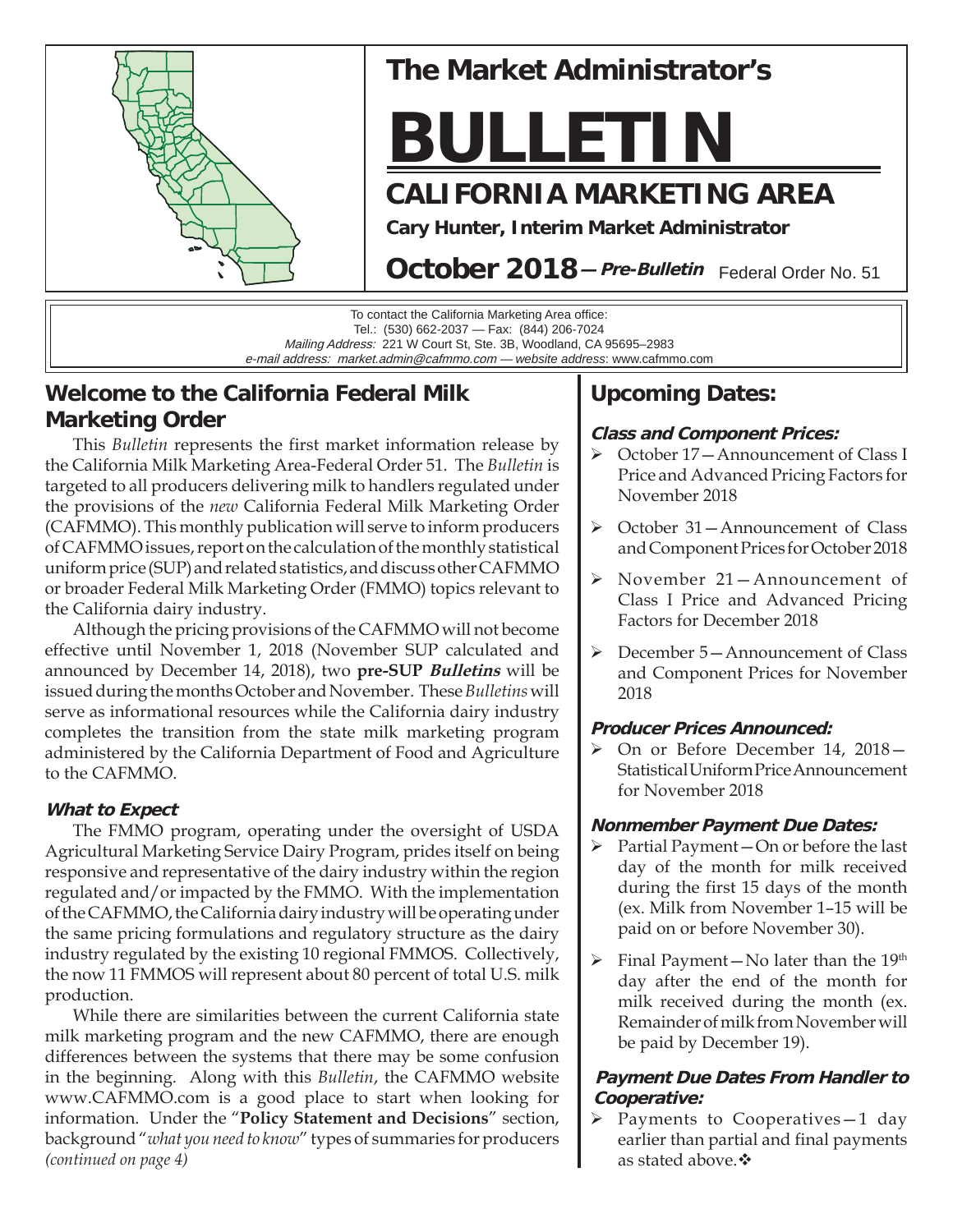# **Review of Pricing in the CAFMMO**

November is the first month when the provisions of the California Federal Milk Marketing Order (CAFMMO) are effective. The November advance price-announcing the Class I price for handlers-will be released in mid-October. In early December the Class and Component price announcement for the month of November will be released. In mid-December the first CAFMMO "pool calculation" will take place along with the announcement of the statistical uniform price (SUP) for November. The "pool calculation" is the monthly process whereby the classified value of all of the milk "pooled" under the CAFMMO during the month is calculated and a uniform blend price referred to as the statistical uniform price (SUP) is announced. Refer to "Upcoming Dates" schedule on Page 1 for details.

### **What Will Look Different**

One significant difference between the California State Order and the new CAFMMO is how pooled milk is priced to producers. Under the state order pooled milk received uniform per pound prices for butterfat and solids-not-fat that were an aggregation of class component price values, handler credits, and adjustments. Under the CAFMMO, pooled milk also will have a uniform value referred to as the statistical uniform price (SUP) or blend price, but it will be comprised of the applicable month's value for butterfat, protein, and other solids together with the producer price differential (PPD).

| Pounds of butterfat produced            | χ | <b>Butterfat price</b>                                                 |  |
|-----------------------------------------|---|------------------------------------------------------------------------|--|
| Pounds of true protein<br>produced      | X | Protein price                                                          |  |
| Pounds of other solids<br>produced      | Χ | Other solids price                                                     |  |
| Hundredweight (cwt) of milk<br>produced | Χ | Announced producer price<br>differential (PPD) adjusted by<br>location |  |

#### **Payment Factors That Make Up the SUP**

# **Component Prices**

Both the California State Order and the CAFMMO use forms of product price formulas to link dairy commodity market values to values for milk and components in each respective class of utilization. Federal orders use weekly national surveys of wholesale prices for butter, nonfat dry milk, cheese and dry whey. The survey prices serve as a basis for Federal order class prices as well as the component prices received by producers. With California now part of the Federal order system, all 11 Federal orders will utilize the same survey based prices to generate class and component prices.

# **Producer Price Differential**

The producer price differential (PPD) portion of a producer's payment is a calculated number representing class price differences, location adjustments, the test of pooled milk relative to Federal order class price component test assumptions, and how the milk was utilized by class. A different way to think about the PPD is that it equals the value of all pooled milk at class values less its value at Class III component prices. Revenues left over after this calculation are returned to producers on a pro-rata hundredweight basis.

It is expected that the PPD will be both positive and negative depending on how commodity prices and their associated component and class prices change over time, the location where the milk is received, the component test of milk in the pool, and how pooled milk is utilized among the four classes. As commodity prices fall, PPD's can increase; as commodity prices increase, PPD's can decrease.

## **PPD Payment**

The PPD payment is adjusted by location of the plant where a producer's milk is delivered. The blend price and PPD will be announced each month at the \$2.10 differential zone for Los Angeles County, CA. If a producer delivers milk to a plant located in another pricing zone (see map of producer payment zones for California and neighboring states), the PPD value they receive will be adjusted by the difference between \$2.10 and the differential zone of where the plant is located. $\triangle$ 

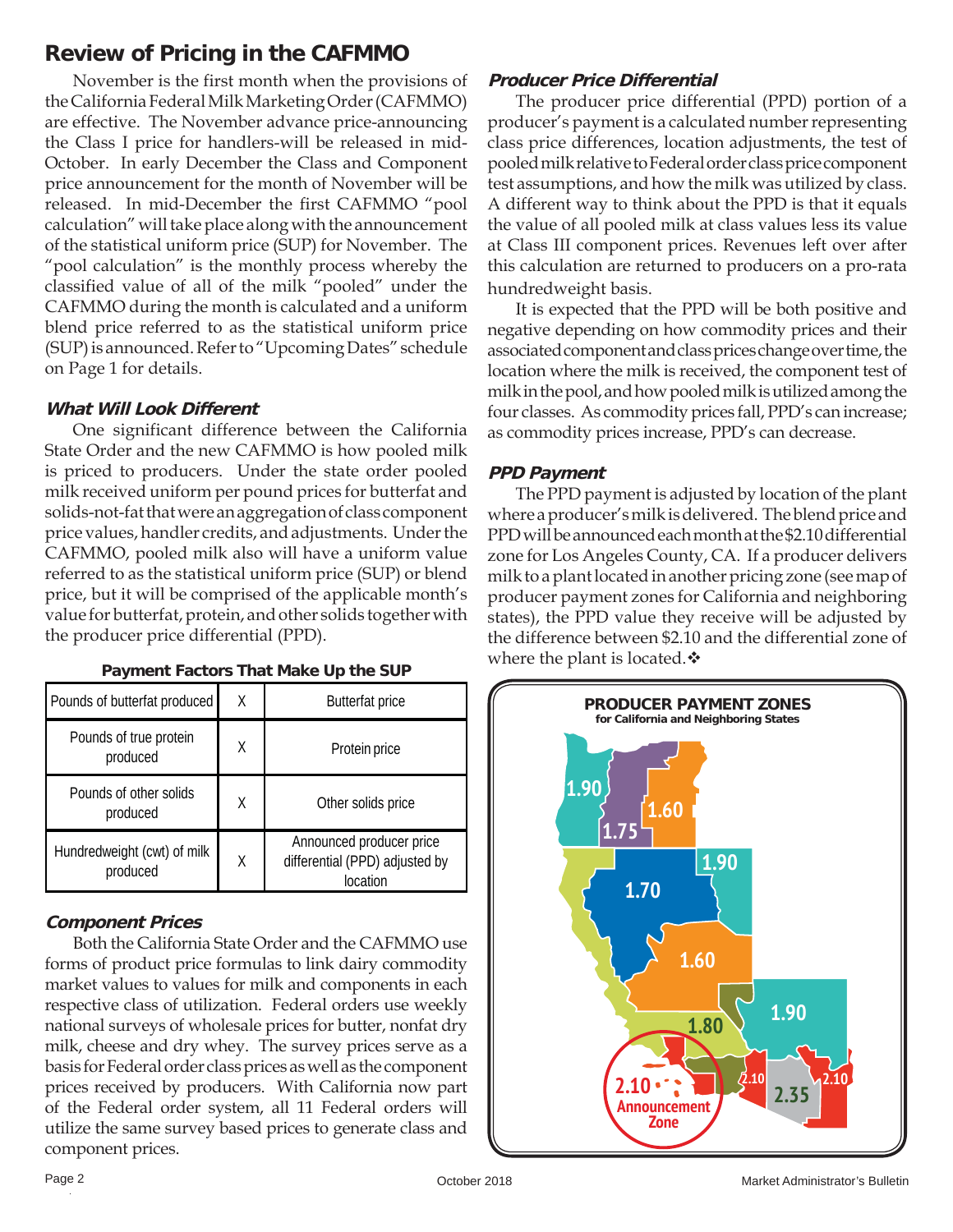# **Understanding Your Milk Check**

With the start of the California Federal Milk Market Order (CAFMMO), producers will be paid for multiple components (butterfat, true protein, and other solids) and a producer price differential (PPD). The PPD is the producer's per hundredweight (cwt) share of the value generated by the market wide pool.

Under this system, the pounds of butterfat, true protein, and other solids in a producer's milk largely determine that producer's pay price. The PPD makes up the balance of the total gross payment to a farmer. The PPD varies due to changes in class prices and milk utilization from month to month. PPD values also are affected by the zone location of the plant(s) to which the milk is shipped during the month.

#### **Explanation of Gross Calculation**

To get a better idea of how the PPD and component pricing result in the total gross payment to the farmer, we will look at an example of a hypothetical farm that produces 1,000,000 pounds of milk per month, using July 2018 component prices and the average July 2018 California butterfat test and estimated average protein and other solids tests. To derive this farmer's gross payment, first multiply the test percent of a component by the total pounds of milk produced (as done in the accompanying hypothetical milk check). Then multiply the result by that component's price per pound. Doing this for each component—butterfat, true protein, and other solids— will result in the total component value. Multiply the PPD by the total pounds produced and divide by 100. The sum of the total component value and the PPD value is the total gross payment to the farmer.

#### **Your Net Check After Gross**

In addition to the gross value portion of a producer's milk check, any premiums and/or deductions will likely be included. Premiums and deductions often vary by handler. Producers may see a hauling deduction reflecting the cost of moving milk from the farm to a plant. Other deductions may include dairy promotion and cooperative dues and marketing fees. Milk producers that are not a cooperative member will receive market services from the CAFMMO, including verification of component testing, market information, and other field services, and will see a deduction on their check for this.

The producer will see a line item for an authorized deduction to fund the California quota system. One distinct difference between the CAFMMO relative to the state order is that the Federal order pool will not be adjusted, before the blend price is calculated, for the value of the quota. The quota program will be conducted through the Quota Implementation Plan (QIP) by the California Department of Food and Agriculture (CDFA) under the

authority of the state of California. More information on the QIP can be found at: https://www.cdfa.ca.gov/ dairy/ProducerReviewBoard.html.

#### **Example Milk Check**

| Farm: Golden State Farm                                                                                                                                                                                                      |                       |                        |                                                 |                                                                                                                                         | Check no. 1234 |  |
|------------------------------------------------------------------------------------------------------------------------------------------------------------------------------------------------------------------------------|-----------------------|------------------------|-------------------------------------------------|-----------------------------------------------------------------------------------------------------------------------------------------|----------------|--|
| Total Pounds: 1,000,000                                                                                                                                                                                                      |                       |                        |                                                 |                                                                                                                                         |                |  |
|                                                                                                                                                                                                                              |                       | Test                   |                                                 | Price                                                                                                                                   | Gross          |  |
|                                                                                                                                                                                                                              |                       | percent                | Pounds                                          | per pound                                                                                                                               | dollars        |  |
| <b>Butterfat</b>                                                                                                                                                                                                             |                       | 3.75                   | 37,500                                          | \$2.5287                                                                                                                                | \$94,826.25    |  |
| <b>True Protein</b>                                                                                                                                                                                                          |                       | 3.07                   | 30,700                                          | \$1,4827                                                                                                                                | \$45,518.89    |  |
| <b>Other Solids</b>                                                                                                                                                                                                          |                       | 5.80                   | 58,000                                          | \$0.1422                                                                                                                                | \$8,247.60     |  |
|                                                                                                                                                                                                                              |                       |                        |                                                 | Price                                                                                                                                   |                |  |
|                                                                                                                                                                                                                              |                       |                        |                                                 | per cwt                                                                                                                                 |                |  |
| PPD <sup>*</sup>                                                                                                                                                                                                             |                       |                        | 1,000,000                                       | \$0.30                                                                                                                                  | \$3,000.00     |  |
| Total gross payment:                                                                                                                                                                                                         |                       |                        |                                                 |                                                                                                                                         | \$151,592.74   |  |
| Federal Order Gross price per cwt:                                                                                                                                                                                           |                       |                        |                                                 |                                                                                                                                         | \$15.16        |  |
| <b>CDFA Quota Premium</b>                                                                                                                                                                                                    |                       |                        |                                                 |                                                                                                                                         | S +.++         |  |
|                                                                                                                                                                                                                              |                       |                        | Additional Items Producer may see on Milk Check |                                                                                                                                         |                |  |
|                                                                                                                                                                                                                              | <b>Other Premiums</b> |                        |                                                 |                                                                                                                                         | $$ + + +$      |  |
| <b>Potential Deductions:</b><br><b>CDFA Quota Assessment</b><br><b>Hauling Deduction</b><br><b>Cooperative Dues</b><br><b>Promotion</b><br><b>Market Service Deduction</b>                                                   |                       |                        |                                                 |                                                                                                                                         |                |  |
|                                                                                                                                                                                                                              | <b>Net Pay:</b>       |                        |                                                 |                                                                                                                                         |                |  |
|                                                                                                                                                                                                                              |                       | Net Pay Price per cwt: |                                                 |                                                                                                                                         | 5 ++.++        |  |
|                                                                                                                                                                                                                              |                       |                        |                                                 | * PPD at \$2.10 differential zone location. Deliveries to plants located<br>in other differential zones may result in lower PPD values. |                |  |
| Note:<br>This example directly applies to a nomember producer. Federal orders<br>enforce minimum payments to nonmember producers. Cooperatives may<br>elect to make specific adjustments to member-producer milk checks that |                       |                        |                                                 |                                                                                                                                         |                |  |

# **What is True Protein?**

*may not be represented in this example.*

True Protein is one of three milk components that producers gross payment is largely based on under the California Milk Marketing Order. True protein in the milk is the total nitrogen minus the non-protein nitrogen (NPN). Total protein includes the NPN. Reasons true protein are used in pricing include that NPN does not have biological value as protein, does not add to cheese yield, can be highly variable in milk, and its use can cause confusion if other pricing systems use only true protein. The formula for pricing protein changed from a total protein basis to true protein as of January 2000 pricing, following Federal Milk Marketing Reform.